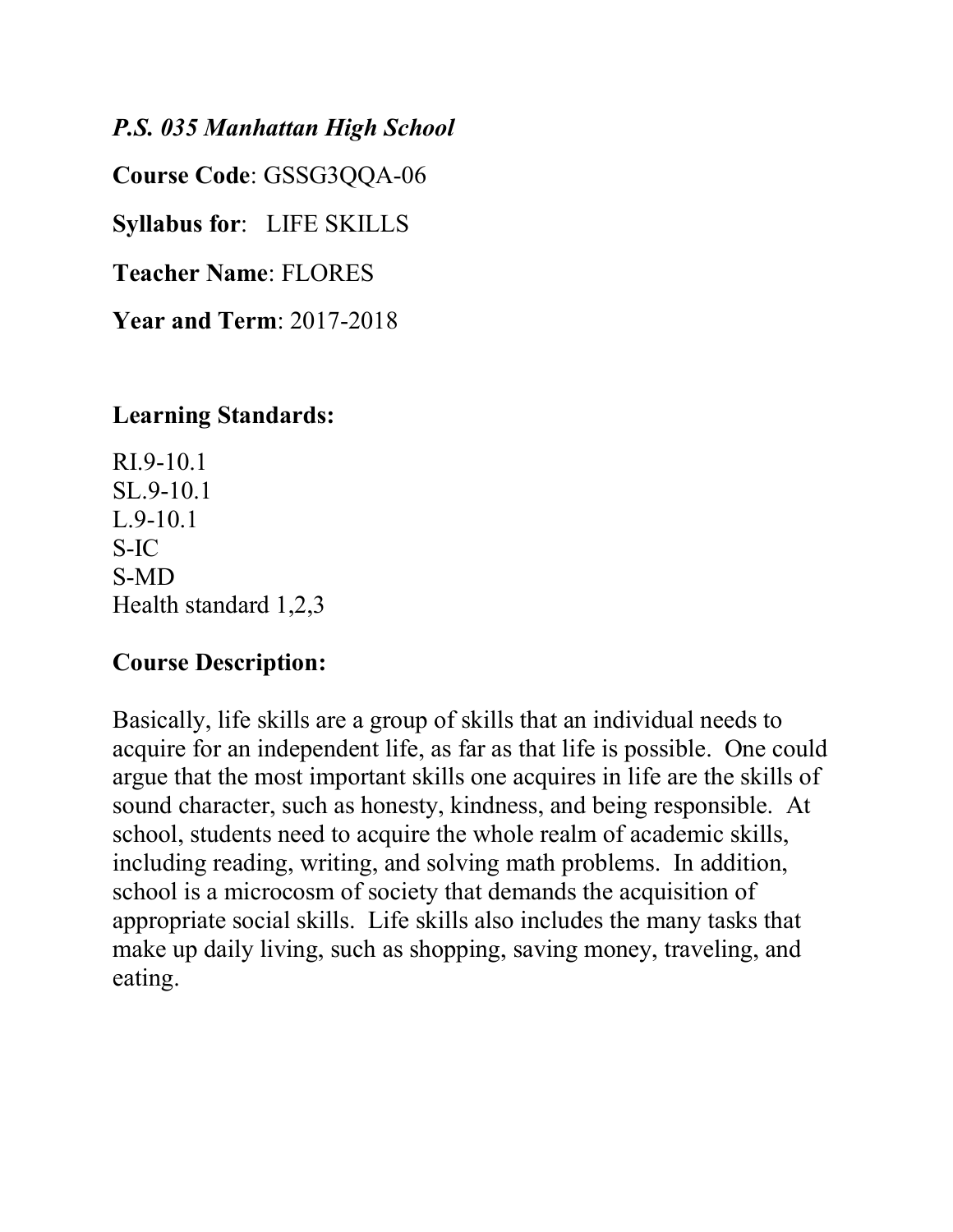# **Calendar or Unit Map:**

12.1: What do you need to know?, 12.2: Where to get information

13.1: What is a Budget?, 13.2: Making a budget, 13.3: Paying Interest, 13.4: "On Sale", 13.5: Unit pricing, 13.6: How much do things cost?, 13.7: Writing a check, 13.8: Maintaining a checking account, 13.9: What is a savings account?, 13.10: Credit cards, 13.11: Using debit and credit cards and ATMs, 13.12: How much money will you need?, 13.13: Making change

14.1: Local transportation, 14.2: Overnight travel, 14.3: Traveling by plane, 14.4: Planning a trip, 14.5: Estimating cost, 14.6: Using a timetable

16.1: A place to live, 16.2: Living with parents, 16.3: Home upkeep, 16.4: Home repairs, 16.5: Going green, 16.6: Decluttering

17.1: Nutrition, 17.2: Making good food choices, 17.3: Eating out versus eating in, 17.4: Preparing a meal

18.1: What do I need?, 18.2: Smart shopping, 18.3: Comparison shopping, 18.4: Returning items

19.1: Exercise in daily life, 19.2: Exercise Excuses, 19.3: Personal health habits, 19.4: Stress and stressors, 19.5: Stressful events and situations, 19.6: Coping with stress

### **Course Material:**

Notebook/binder pen/pencil colored pencils

# **Grading Policy:**